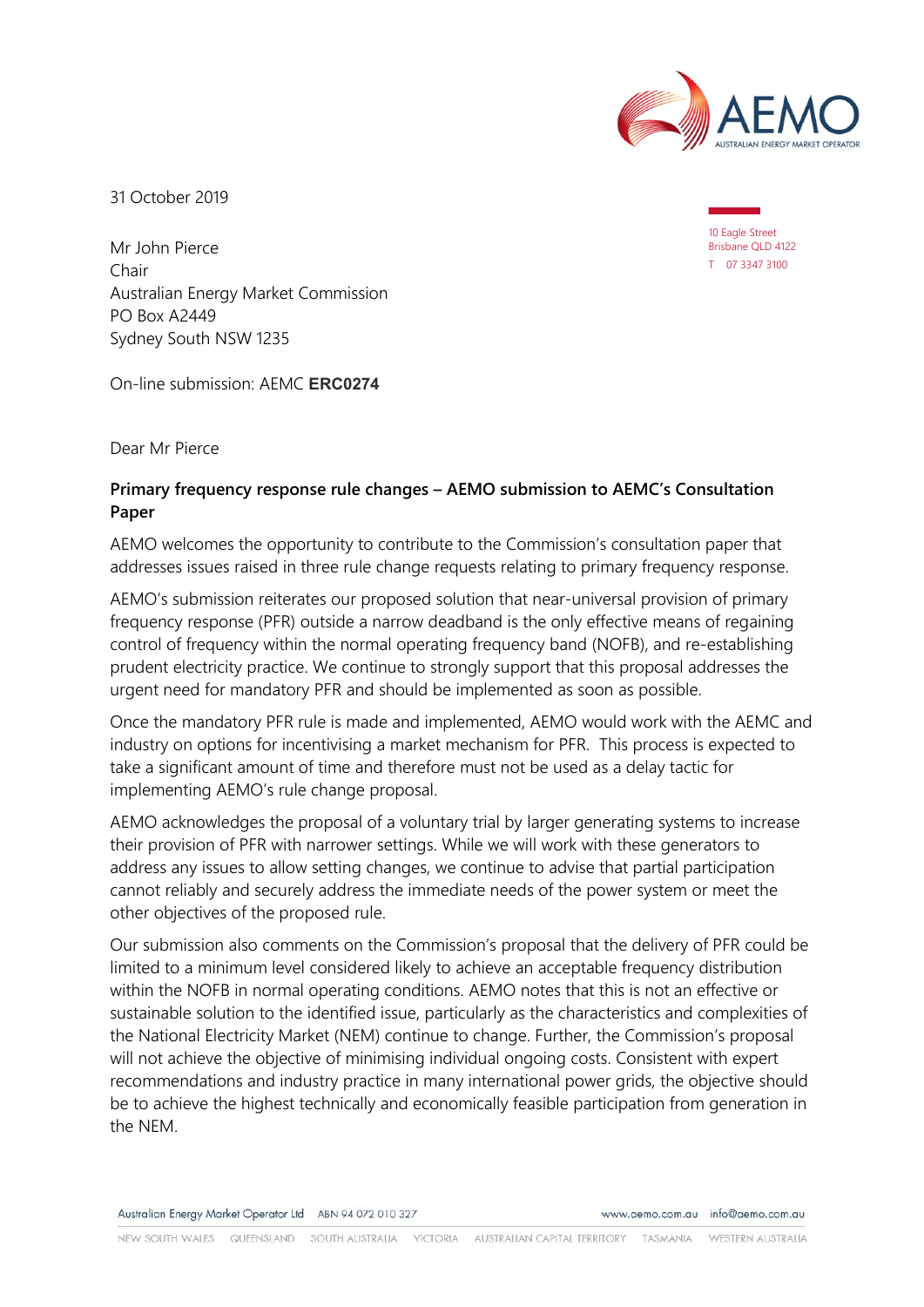

AEMO also proposes further drafting to some parts of the generator access standard to mitigate the risk of misinterpretation between that and our PFR Requirements document.

We look forward to continuing to work with the AEMC on this rule change. Should you have any further queries on our proposal or on the matters raised in this submission please contact Kevin Ly - Group Manager Regulation at [kevin.ly@aemo.com.au.](mailto:kevin.ly@aemo.com.au)

Yours sincerely

Peter Geers **Chief Strategy and Markets Officer**

Attachments: Response to AEMC consultation paper – Primary frequency response rule changes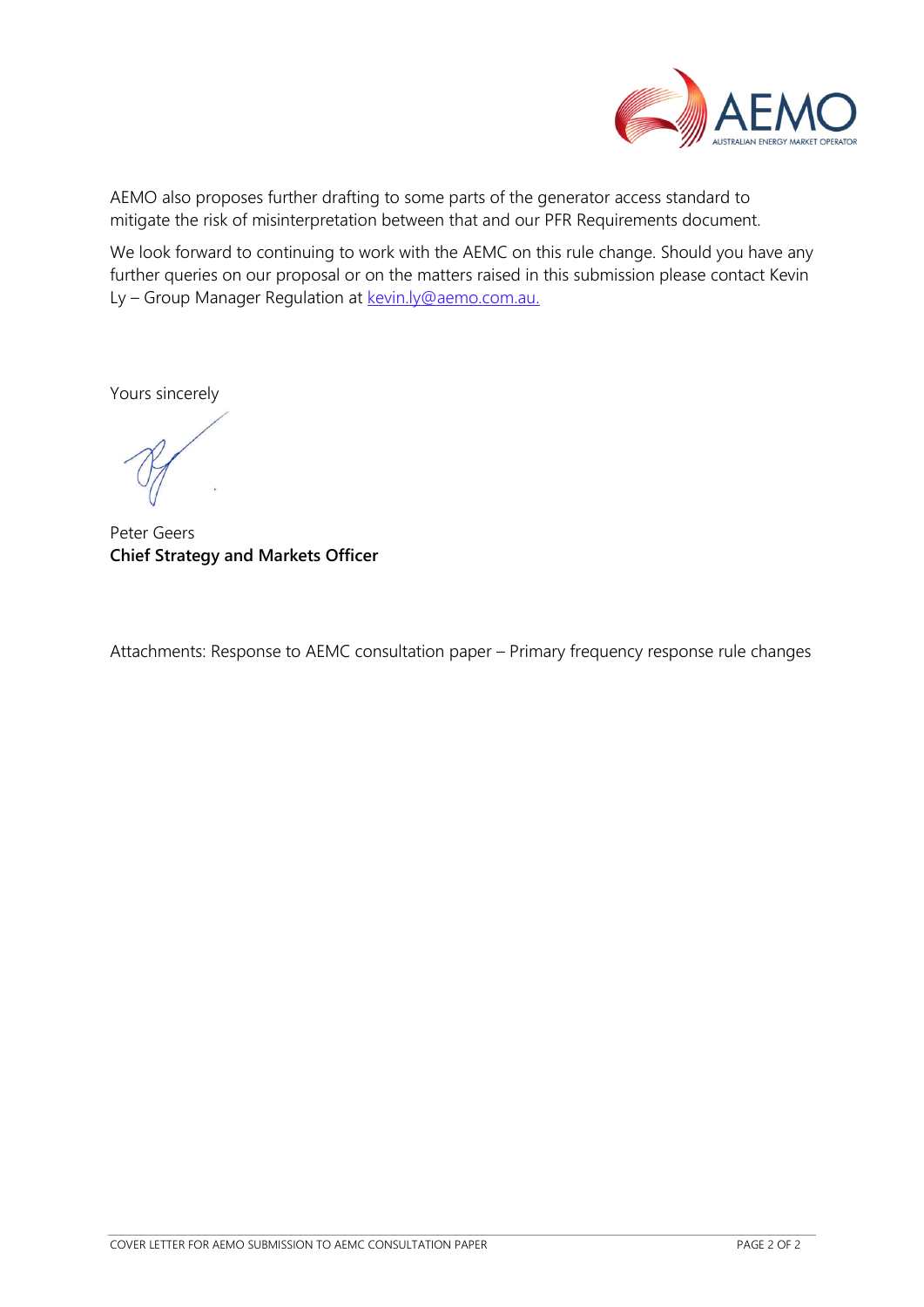# Response to AEMC Consultation Paper

## **October 2019**

## Primary Frequency Response Rule Changes

# <span id="page-2-0"></span>**Executive summary**

AEMO welcomes the opportunity to comment on the Australian Energy Market Commission's (AEMC) Consultation Paper on Primary Frequency Response Rule Changes (Consultation Paper). As the proponent of two of the rule change requests, AEMO continues to support its proposed solution to increase the amount of primary frequency response (PFR) in the National Electricity Market (NEM).

This submission reiterates AEMO's key proposition that near-universal provision of PFR outside a narrow deadband is the only effective means of achieving all objectives of the proposed rule change. Beyond regaining control of frequency within the normal operating frequency band (NOFB), these objectives include re-establishing prudent electricity industry standards for power system operability, predictability and resilience.

To be effective as a solution to the physical problem currently being experienced in the NEM, any contract or market incentive mechanism for PFR must operate in parallel with a widespread PFR requirement or be designed to achieve the same outcome.

A key focus of AEMO's submission is the proposition in the Consultation Paper that the delivery of PFR could be limited to a minimum level considered likely to achieve an acceptable frequency distribution within the NOFB in normal operating conditions. AEMO does not consider that this approach could deliver a robust and sustainable solution in a power system with the changing characteristics and the complexity of the NEM. Consistent with expert recommendations and industry practice in many international power grids, the aim should be to achieve the highest technically and economically feasible participation from generation in the NEM.

While a reduced PFR requirement may reduce the overall upfront implementation costs, a widespread obligation would reduce the ongoing individual burden on generating systems and, therefore, the ongoing cost for all affected generators. If reducing upfront costs is a key concern, AEMO suggests it may be more efficient to consider options for managing these upfront costs through additional scrutiny or feasibility criteria, rather than reducing the application of the requirement.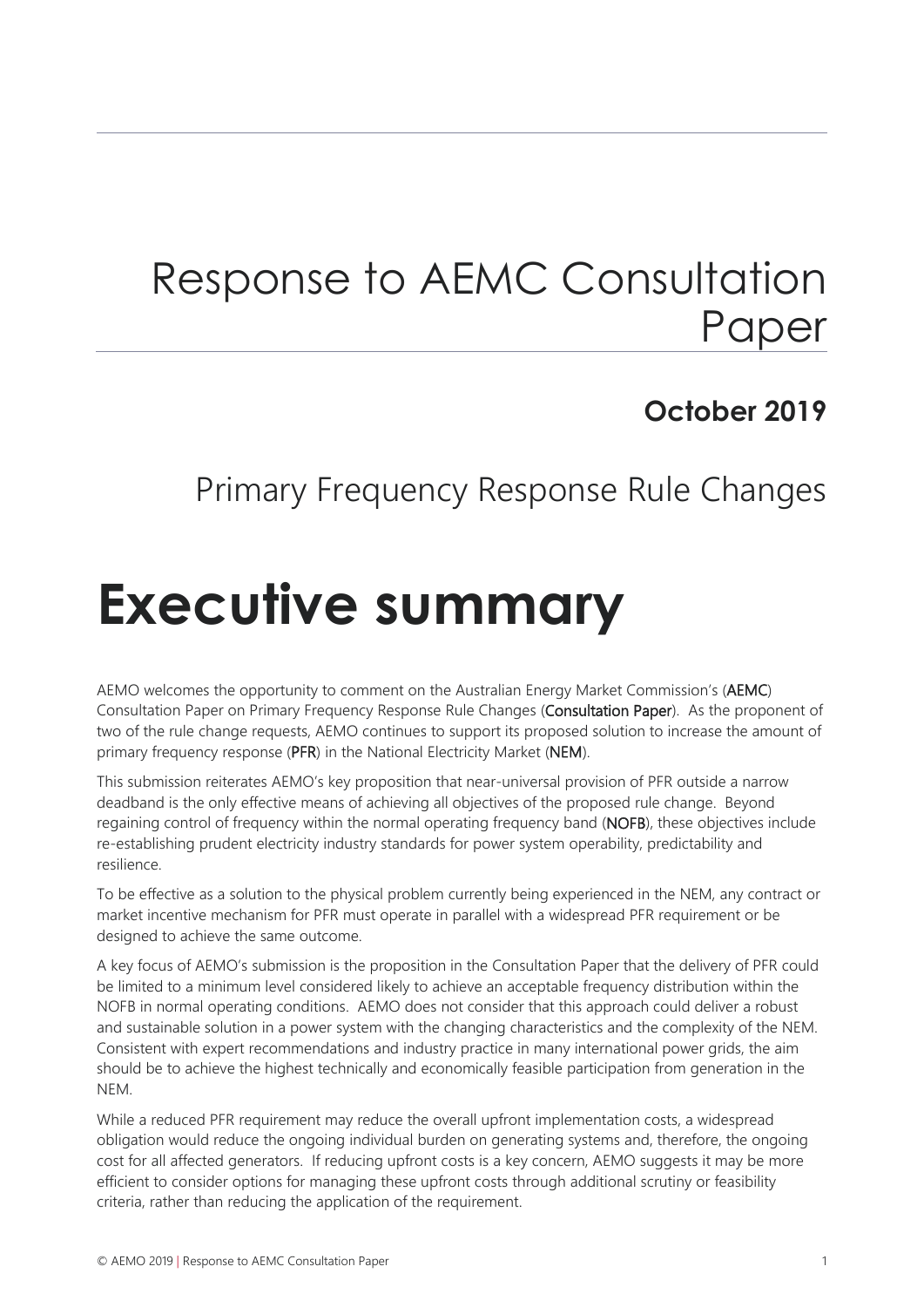# **Contents**

| <b>Executive summary</b> |                                                                                              | 1                       |
|--------------------------|----------------------------------------------------------------------------------------------|-------------------------|
| 1.                       | A necessary physical requirement                                                             | 3                       |
| 2.                       | No minimum level of PFR                                                                      | 3                       |
| 3.                       | <b>Comparison with Great Britain</b>                                                         | $\overline{\mathbf{4}}$ |
| 3.1                      | Description of Great Britain grid mandatory frequency response                               | $\overline{4}$          |
| 3.2                      | Recent power system incident                                                                 | 5                       |
| 3.3                      | Appropriateness of Great Britain's model for the NEM                                         | 5                       |
| 4.                       | Relationship between clause \$5.2.5.11 and Primary Frequency Response<br><b>Requirements</b> | $\boldsymbol{6}$        |
| 5.                       | <b>Primary Frequency Response Requirements</b>                                               | $\overline{7}$          |
| 5.1                      | Technical requirements                                                                       | $\overline{7}$          |
| 5.2                      | Application to generating systems or units                                                   | 7                       |
| 5.3                      | Application to scheduled loads                                                               | $\overline{7}$          |
| 5.4                      | Upfront costs associated with PFR                                                            | 8                       |
| 5.5                      | Assessment and payment of upfront costs                                                      | 8                       |
| 5.6                      | Ongoing costs of PFR provision                                                               | 9                       |
| 5.7                      | Exemptions                                                                                   | 9                       |
| 6.                       | <b>NEM-wide PFR trial</b>                                                                    | 9                       |
| 7.                       | <b>Alternative solutions</b>                                                                 | 9                       |
| 8.                       | Dr Sokolowski's proposal                                                                     | 10                      |
| 8.1                      | Enhancement of AEMO's power system security responsibilities                                 | 10                      |
| 8.2                      | Relationship with inertia                                                                    | 10                      |
| Glossary                 |                                                                                              | 11                      |

Tables

| Table 1 | Comparison of requirements in clause S5.2.5.11 and PFRR |  |
|---------|---------------------------------------------------------|--|
|---------|---------------------------------------------------------|--|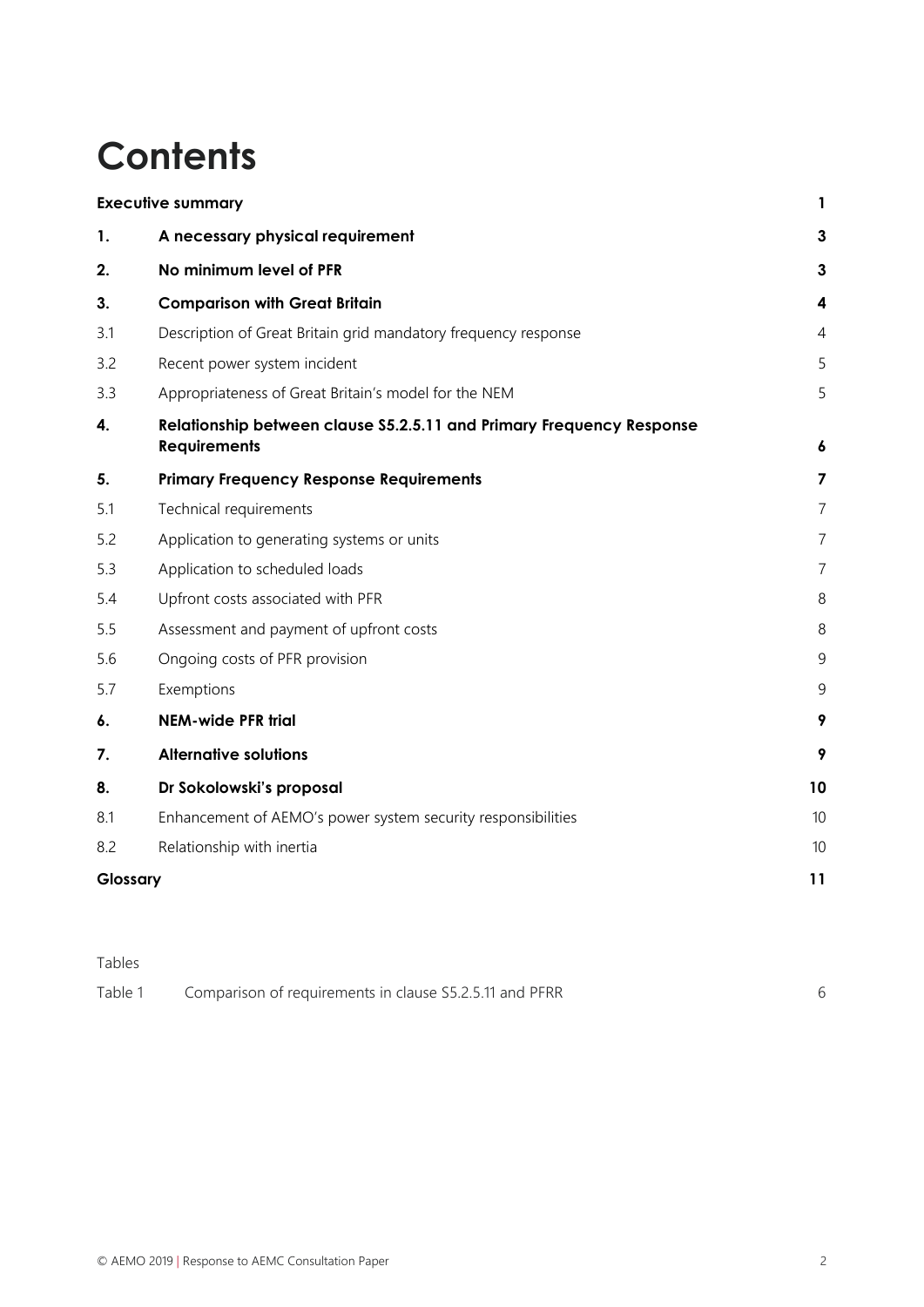# <span id="page-4-0"></span>**1. A necessary physical requirement**

AEMO submitted rule change requests ERC0263 - Removal of Disincentives to Primary Frequency Response (ERC0263) and ERC0274 - Mandatory Primary Frequency Response (ERC0274) because the deterioration in power system frequency performance needs to be addressed at the earliest feasible time.

The objectives of AEMO's rule change requests were articulated in the proposals submitted, but can be summarised as:

- Re-establish stable control of power system frequency, especially within the normal operating frequency band (NOFB).
- Increase power system resilience to disturbances, especially those that are more complex, or larger than expected.
- Increase predictability in generating system performance, supporting the analysis of power system performance, and the design of control and protection systems.
- Align frequency control practices in the NEM with best practice in comparable jurisdictions.
- Minimise the ongoing operational impact on each generating system.
- Reduce the risk of load shedding or generation shedding following power system frequency events.

On 25 August 2018, the loss of an interconnector transferring 870 MW resulted in the separation of the Queensland and South Australia regions from the rest of the NEM, large frequency deviations in all regions, significant delay in re-establishing sufficiently stable frequency for islanded regions to be re-synchronised, uncoordinated disconnection of generation, and material interruption of customer load. This occurred in relatively benign power system conditions.

AEMO's investigation of this event highlighted the importance of a fundamental physical problem facing the power system - the erosion of effective frequency control as the amount of primary frequency response (PFR) provided by capable generation had declined.

AEMO welcomes the priority indicated in the AEMC's Consultation Paper on Primary Frequency Response Rules Changes (Consultation Paper) for addressing the risks to power system security associated with the degradation of frequency control. At the same time, the Consultation Paper also explores the potential for contract or market mechanisms to procure a new form of PFR service.

AEMO emphasises that the only robust and sustainable solution to address all objectives of AEMO's rule change requests is a near-universal obligation on capable generation to provide PFR. While AEMO is supportive of economically efficient market or incentive mechanisms to maintain and improve power system performance and resilience, it is vital that the physical requirements of the power system are not compromised in the process.

## <span id="page-4-1"></span>**2. No minimum level of PFR**

In ERC0274, AEMO explained that the most efficient and effective way to re-establish stable control of frequency under normal operating conditions was to reverse the trend of limiting, defeating or disabling automated generator frequency response, and require the near-universal provision of PFR outside of a narrowly specified frequency deadband.

AEMO's proposal recognised that there might be physical issues precluding the participation of all generation in the provision of PFR, and that some might not be able to participate without incurring significant costs. AEMO accounted for both by allowing for exceptions under its proposed Primary Frequency Response Requirements (PFRR).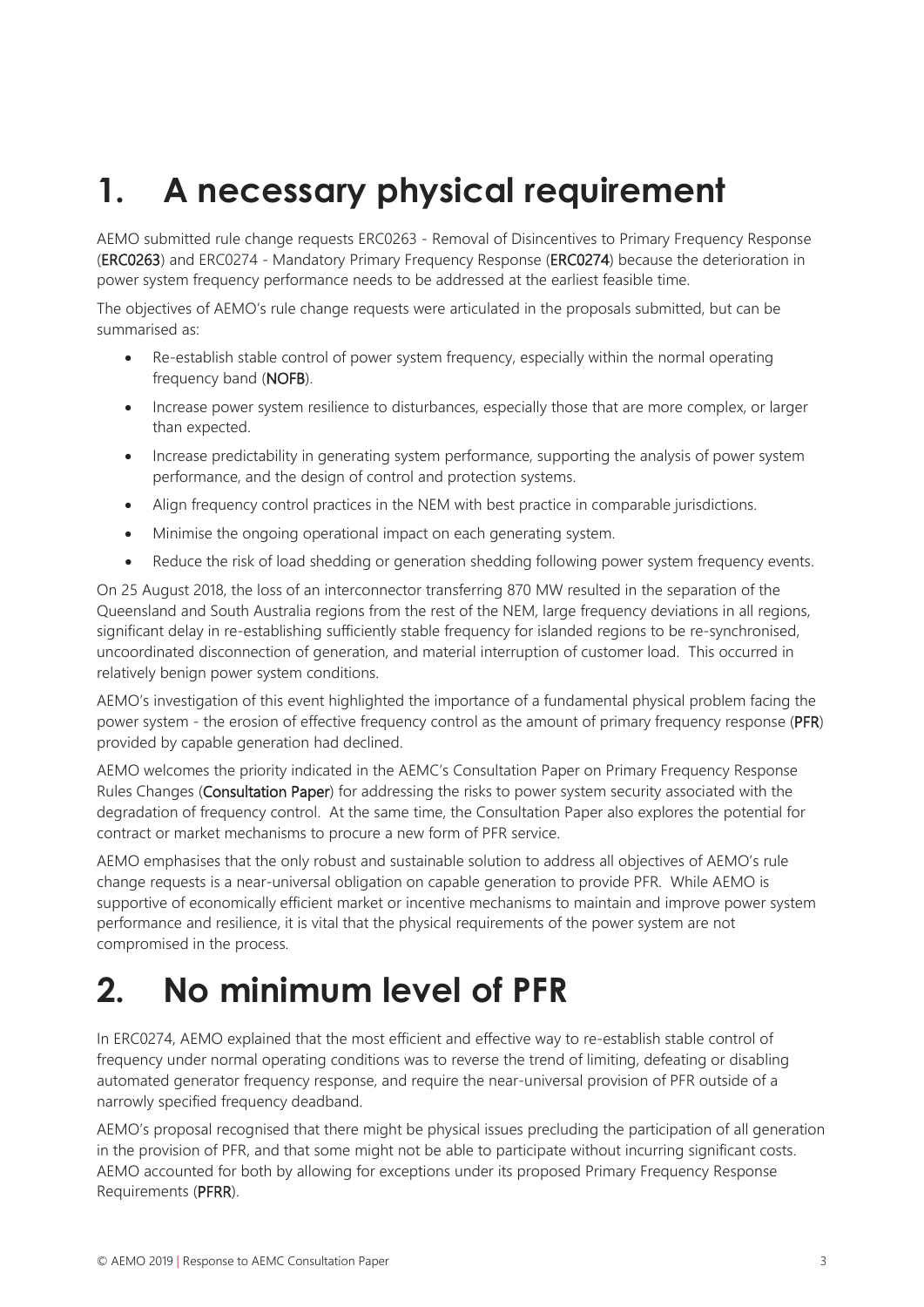Subject to these exceptions, AEMO proposed that all scheduled and semi-scheduled generating systems (typically 30 MW and above) be subject to the PFRR. This is seen as an appropriate mechanism to ensure the widest possible participation, including all capable generation technologies.

Section 6.2.3 of the Consultation Paper states that 'there is likely to be a minimum set of technical requirements and a corresponding proportion of responsive generation where the operational needs of the power system are met'. AEMO understands that, in seeking to specify these, the AEMC's objective is to balance the benefits of a requirement for PFR against both the upfront and ongoing costs of generator compliance with an obligation to provide PFR.

AEMO notes the series of studies of PFR carried out by the Lawrence Berkeley National Laboratory for the Federal Energy Regulatory Commission<sup>[1](#page-5-2)</sup> might suggest that a minimum requirement is capable of calculation. Certainly, these papers detail the authors['2](#page-5-3) analysis of the impact of several variables on the provision of PFR in a simulated environment, however, one of their key recommendations was that, to enhance reliability and minimise the risk of unforeseen shortages, all generators, to the extent feasible, should be capable of providing sustained PFR<sup>[3](#page-5-4)</sup>.

AEMO emphasises that ERC0274 seeks to meet all the power system objectives outlined in Section [1.](#page-4-0) A limited, or 'minimum level' provision of PFR from only a sub-set of capable generation focuses on improving a narrower distribution of frequency under normal operating conditions, but would not, by itself, achieve the other objectives. A widespread obligation:

- diminishes the operational burden on any individual generator to the lowest practicable level and in an equitable as possible manner, thus reducing the longer term operating impacts for all generating systems;
- ensures broad-based contribution to the public good of stable and resilient control of power system frequency; and
- provides greater resilience and facilitates adequate control where a need for PFR arises, particularly where this need may initially be unforeseen.

Compartmentalising the individual power system objectives and trying to manage them in isolation to a minimum level is unlikely to be successful.

The approach AEMO proposes is widely used worldwide and has been proven to work over many decades. Similar technical requirements for PFR are mandated as a condition of operation in both smaller and larger power systems than the NEM, both in broadly conventional power systems and those with high proportions of variable renewable generation.

Implementing this approach would bring the NEM into closer alignment with operating practices in many other power systems worldwide, allowing increased opportunity to learn from and share information with the operators of those other systems as the NEM continues to transform.

# <span id="page-5-0"></span>**3. Comparison with Great Britain**

### <span id="page-5-1"></span>3.1 Description of Great Britain grid mandatory frequency response

Appendix F of the Consultation Paper provides a description of the mandatory PFR arrangements used in the national grid in Great Britain. Similar to the NEM, there is a specified target operating frequency band  $(\pm 0.2)$ Hz), and a target for how often frequency should depart this band (less than 1500 excursions per annum).

l

<span id="page-5-2"></span><sup>1</sup> Se[e https://certs.lbl.gov/project/interconnection-frequency-response.](https://certs.lbl.gov/project/interconnection-frequency-response) 

<span id="page-5-3"></span><sup>&</sup>lt;sup>2</sup> AEMO also notes that one of the key authors of the published papers is Dr John Undrill.

<span id="page-5-4"></span><sup>&</sup>lt;sup>3</sup> See pages xxiii and 82 of Eto, Joseph H., John Undrill, Ciaran Roberts, Peter Mackin, and Jeffrey Ellis. Frequency Control Requirements for Reliable Interconnection Frequency Response. LBNL-2001103.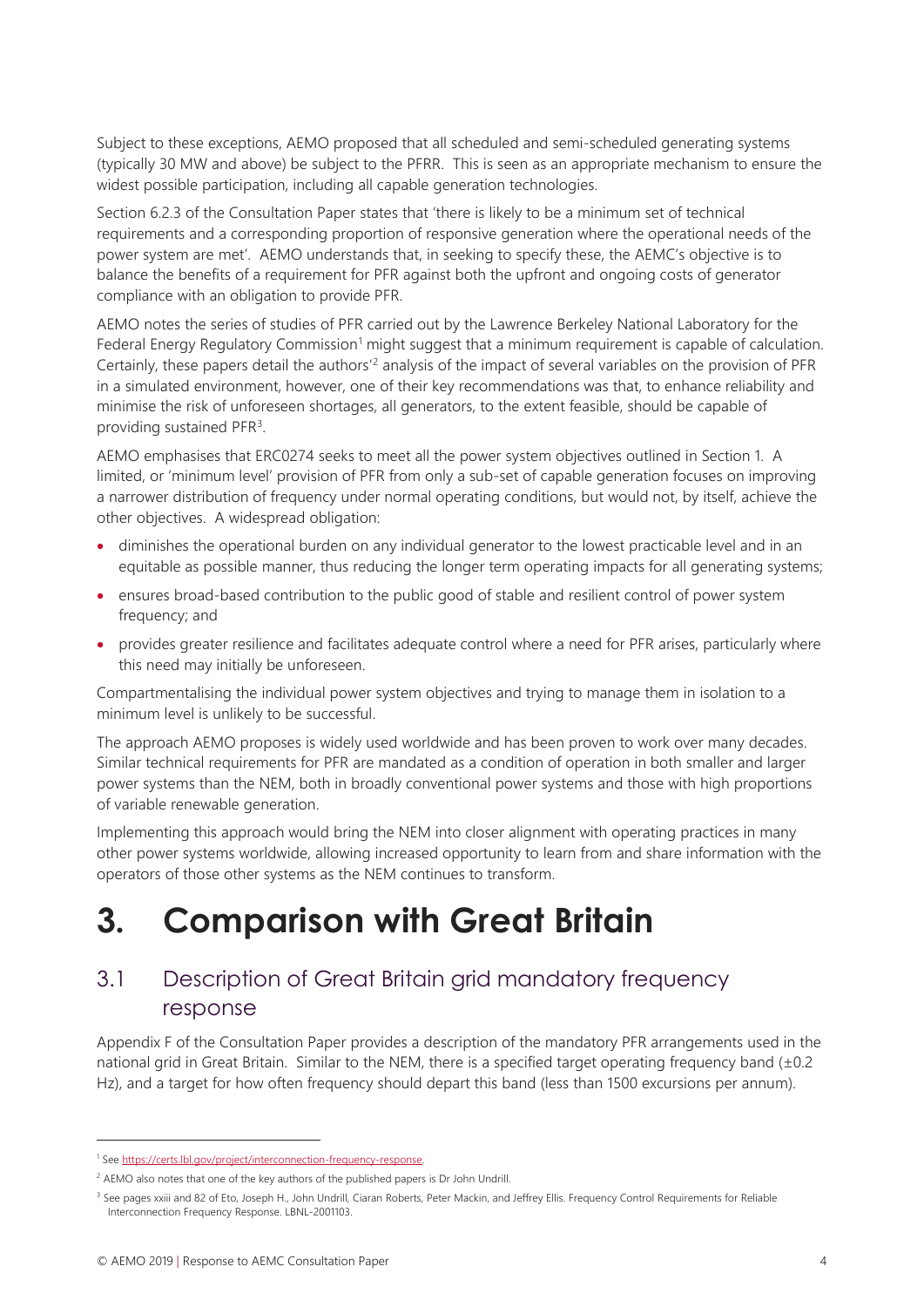National Grid ESO procures a level of PFR within this normal operating band to ensure this outcome is met. In comparison, AEMO only procures a level of secondary frequency control reserves to permit centralised AGC control of frequency under normal operating conditions, with no corresponding level of PFR.

PFR must be delivered with certain response characteristics, including certain droop and sustain time requirements, and a maximum deadband requirement of ±0.015 Hz, a deadband set well within the target operating frequency band.

Capability to deliver this PFR is mandatory for generation above a certain size, however, actual enablement is determined and compensated in real-time, with enablement sufficient only to meet the minimum frequency control standard under normal conditions. Separate 'Firm Frequency Response' arrangements are used to manage reserve requirements for responding to contingency events.

As shown in Figure 7 of ERC0274, these arrangements result in the British national grid experiencing a relatively wide variation of frequency, second only to the NEM amongst the international power systems shown in that figure.

While the introduction of similar arrangements in the NEM may provide some improvement to the stability of frequency under normal operating conditions, it would not meet all objectives of AEMO's rule change proposal, as listed in Section 1.

Great Britain has a much smaller power system geographically, without the attendant multiple separation risks present in a sparse, long system such as the NEM. Consequently, it does not require the degree of dispersion of frequency response that would be ensured by the proposed broad-based mandatory requirements for the NEM.

## <span id="page-6-0"></span>3.2 Recent power system incident

The Great Britain grid recently experienced under-frequency load shedding following a single fault event under relatively benign power system conditions due to several unexpected generation responses<sup>[4](#page-6-2)</sup>. The loss of generation exceeded the minimum specified levels of reserves that had been procured, requiring underfrequency load shedding to prevent collapse of the system.

In its interim report into this event, the Energy Emergencies Executive Committee<sup>[5](#page-6-3)</sup> has recommended a review into both the reserve holding, and the response holding policies of National Grid ESO, and whether they are fit for purpose<sup>[6](#page-6-4)</sup>.

## <span id="page-6-1"></span>3.3 Appropriateness of Great Britain's model for the NEM

Events such as this highlight the reliance on emergency responses such as under-frequency load shedding that result from deliberately enabling only sufficient frequency response to meet a minimum standard, without also targeting improved resilience against larger than expected events.

AEMO considers that it is appropriate to implement a PFR requirement that corresponds with Dr Undrill's recommendation for the most widespread possible application. This is a reasonable and prudent approach, given the level of uncertainty that accompanies the NEM's world-leading penetration of power electronic technology connected to the grid.

 $\overline{a}$ 

<span id="page-6-2"></span><sup>4</sup> See report at[: https://www.nationalgrideso.com/information-about-great-britains-energy-system-and-electricity-system-operator-eso](https://www.nationalgrideso.com/information-about-great-britains-energy-system-and-electricity-system-operator-eso)

<span id="page-6-3"></span><sup>&</sup>lt;sup>5</sup> Commissioned by the UK Secretary of State for Business, Energy and Industrial Strategy.

<span id="page-6-4"></span><sup>6</sup> See interim report at[: https://www.gov.uk/government/publications/great-britain-power-system-disruption-review.](https://www.gov.uk/government/publications/great-britain-power-system-disruption-review)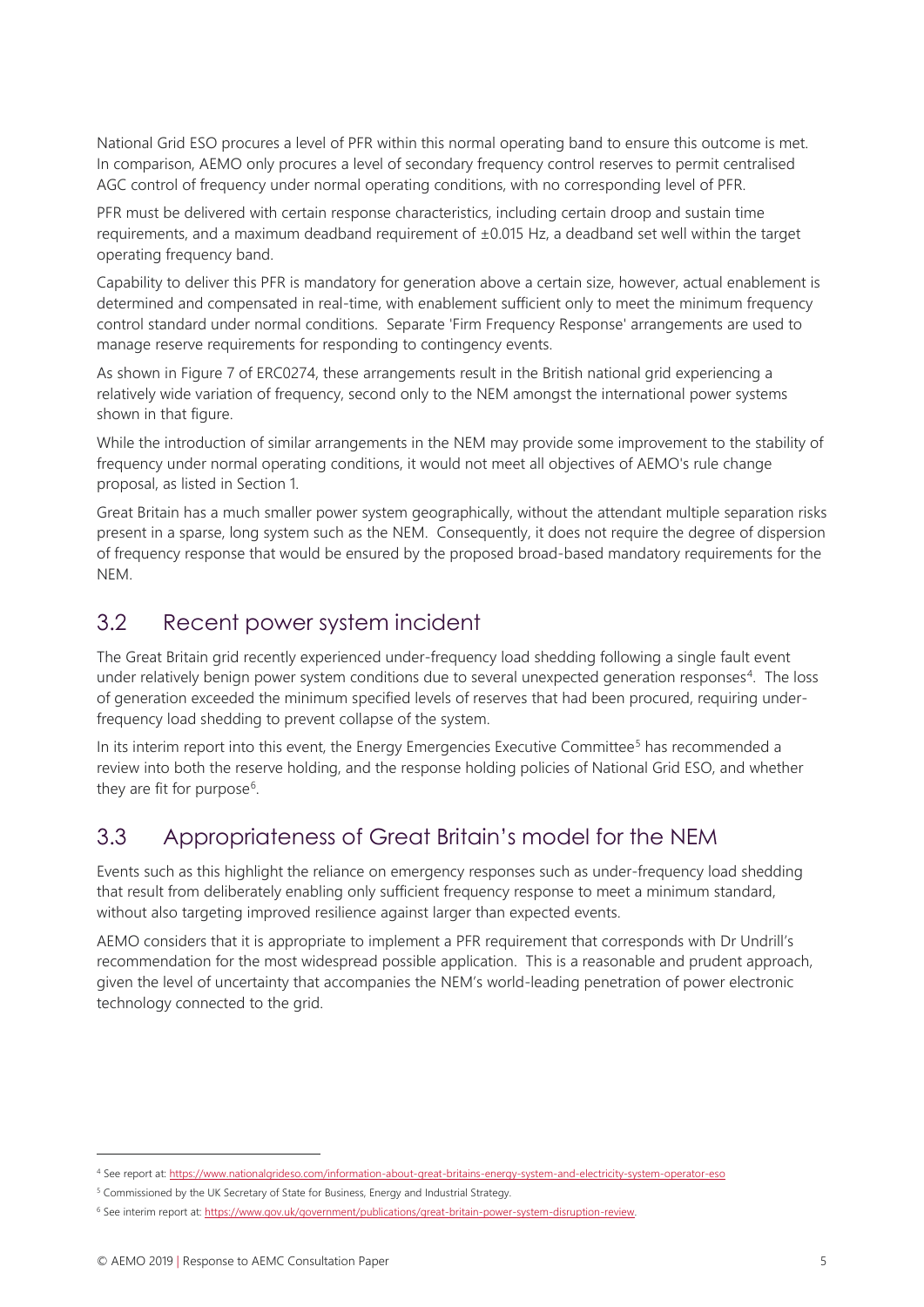## <span id="page-7-0"></span>**4. Relationship between clause S5.2.5.11 and Primary Frequency Response Requirements**

The Consultation Paper refers to the generator performance standards (GPS) dealing with frequency performance, primarily clause S5.2.5.11 of the NER.

A query has arisen as to whether the PFRR give rise to an inconsistency with clause S5.2.5.11.

[Table 1](#page-7-1) compares the requirements in clause S5.2.5.11 with the PFRR:

<span id="page-7-1"></span>

| Table 1 | Comparison of requirements in clause \$5.2.5.11 and PFRR |
|---------|----------------------------------------------------------|
|---------|----------------------------------------------------------|

| Requirement                                                                                                                                                                                                                                                                 |                                                                                   | S5.2.5.11                                                                                                                                                              | Reference  | <b>PFRR</b>                                                                                                                    | Reference |
|-----------------------------------------------------------------------------------------------------------------------------------------------------------------------------------------------------------------------------------------------------------------------------|-----------------------------------------------------------------------------------|------------------------------------------------------------------------------------------------------------------------------------------------------------------------|------------|--------------------------------------------------------------------------------------------------------------------------------|-----------|
|                                                                                                                                                                                                                                                                             | <b>Minimum Access Standard</b>                                                    |                                                                                                                                                                        |            |                                                                                                                                |           |
| Power transfer must not increase in<br>response to rise in power system frequency                                                                                                                                                                                           |                                                                                   | ✓                                                                                                                                                                      | (c)(1)(i)  | $\checkmark$                                                                                                                   | 4.1       |
| Power transfer must not decrease more<br>than 2% per Hz in response to fall in power<br>system frequency                                                                                                                                                                    |                                                                                   | $\checkmark$                                                                                                                                                           | (c)(1)(ii) | ✓                                                                                                                              | 4.1       |
| Subject to energy source availability,<br>generating system must be capable of<br>operating in frequency response mode so<br>that change in power transfer in response to<br>changes in power system frequency is either<br>proportional or as agreed with AEMO and<br>NSP. |                                                                                   | ✓                                                                                                                                                                      | (c)(2)     | $\checkmark$                                                                                                                   | 4.7 & 4.1 |
|                                                                                                                                                                                                                                                                             | <b>General Requirements</b>                                                       |                                                                                                                                                                        |            |                                                                                                                                |           |
| Each control system must be adequately<br>damped.                                                                                                                                                                                                                           |                                                                                   | ✓                                                                                                                                                                      | (g)        | $\checkmark$                                                                                                                   | 4.5       |
|                                                                                                                                                                                                                                                                             | Delay in response                                                                 | No delay beyond that<br>required for stable<br>operation, or inherent in<br>the plant controls, once the<br>power system frequency<br>leaves a deadband around<br>50Hz | (i)(1)     | No delay beyond that<br>limited by plant<br>stability or capability.<br>Capable of achieving<br>5% change within 10<br>seconds | 4.5       |
|                                                                                                                                                                                                                                                                             | Deadband                                                                          | Capable between 0 to ± 1.0<br>Hz                                                                                                                                       | (i)(2)(i)  | $\pm$ 0.015 Hz                                                                                                                 | 4.3       |
|                                                                                                                                                                                                                                                                             | Different rise/fall deadbands                                                     | $\checkmark$                                                                                                                                                           | (i)(2)(i)  | Permissible                                                                                                                    | 4.3       |
| Automatic Access Standard & Negotiated Access Standard                                                                                                                                                                                                                      | Droop                                                                             | Capable between 2% to<br>10%                                                                                                                                           | (i)(2)(ii) | Not greater than 5%<br>but could be different<br>for rise/fall as long as<br>not more than 5%                                  | 4.4       |
|                                                                                                                                                                                                                                                                             | No operation below minimum<br>operating level or above maximum<br>operating level | $\checkmark$                                                                                                                                                           | (i)(3)     | ✓                                                                                                                              | 4.7       |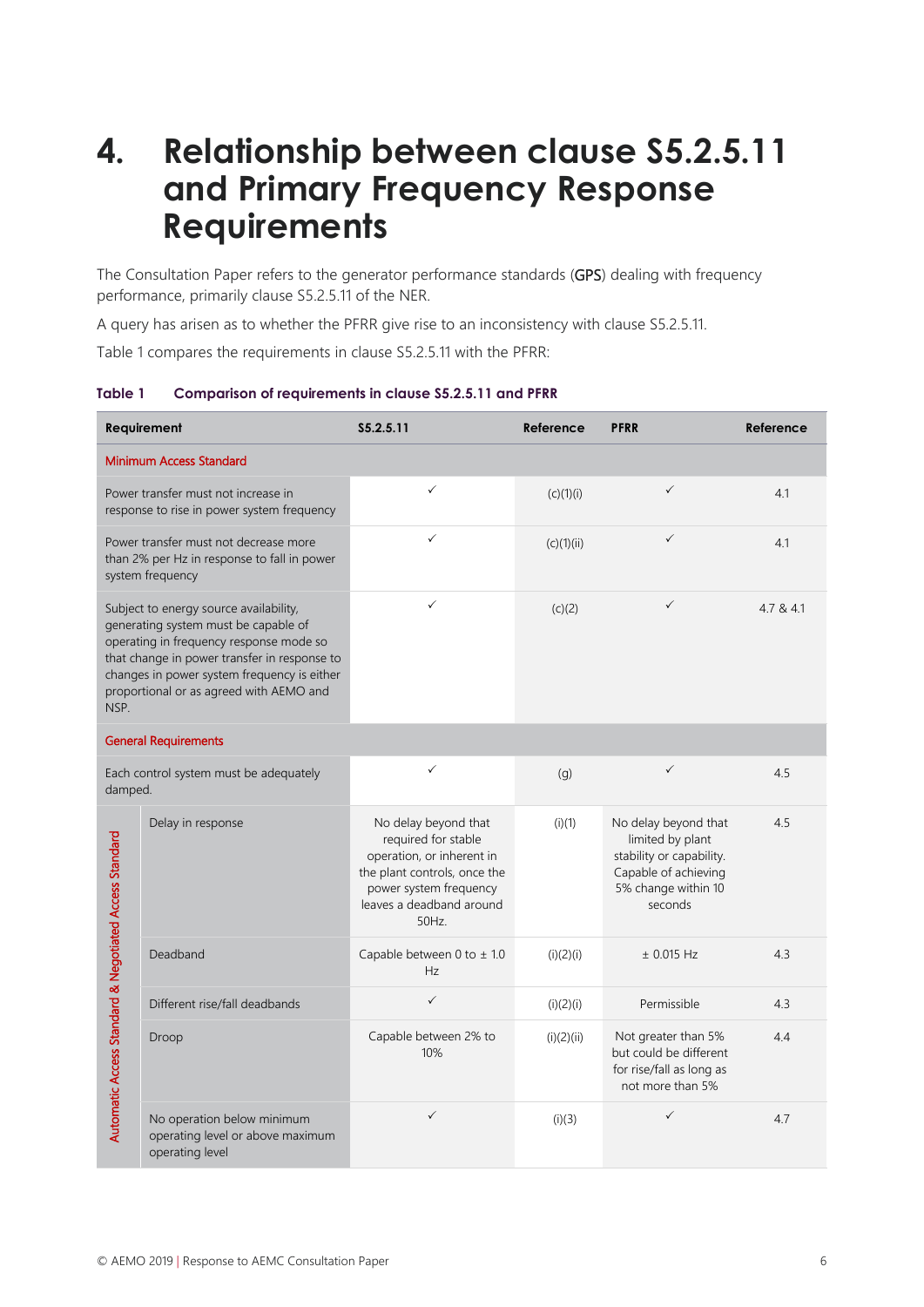| Requirement                             | \$5.2.5.11                                                                | Reference | <b>PFRR</b> | Reference |
|-----------------------------------------|---------------------------------------------------------------------------|-----------|-------------|-----------|
| Operation in frequency response<br>mode | Interpreted by some<br>generators as permitting<br>no PFR outside of FCAS | (4)       |             | 4.1       |

While the requirements are not identical, AEMO considers that the capabilities required under the PFRR are not more onerous than the access standards in clause S5.2.5.11, or in other existing minimum access standards in clause S5.2.5.

Nevertheless, AEMO recognises that two sets of requirements for frequency response could give rise to unintended interpretations.

A proposal to amend clause S5.2.5.11 to remove any potential ambiguity is shown in Appendix 1. The amended clause explicitly refers to the need for generation to meet the requirements of the PFRR and removes the requirements in relation to the capability to set droop and deadband settings.

## <span id="page-8-0"></span>**5. Primary Frequency Response Requirements**

A draft of the proposed PFRR was released with ERC0274 to give generators an opportunity to assess its impact on their operations and to advise where there might be risk of unintended outcomes.

Various issues have been raised by generators, both with AEMO and the AEMC, to which AEMO responds as follows:

### <span id="page-8-1"></span>5.1 Technical requirements

In response to the technical issues raised, AEMO has proposed changes to the PFRR, and has provided the AEMC with an updated draft showing those changes prior to providing this submission. These changes are broadly intended to clarify and provide further information on the proposed requirements.

Specifically, they:

- Clarify requirements around headroom.
- Clarify requirements around sustaining response
- Provide alternative options for testing where control changes are made.
- Amend the description of requirements in relation to speed of response.
- <span id="page-8-2"></span>• Note that partial exemptions may be necessary to avoid adverse impacts on power system security.

### 5.2 Application to generating systems or units

It has been suggested that the PFRR should be directed at generating units, as opposed to each generating system. AEMO is concerned that the collective response of operational generating units within a generating system meets the PFRR, and not necessarily each generating unit at all times.

Moreover, the frequency control access standards in clause S5.2.5.11 are also expressed as being applicable to generating systems, and so the PFRR are consistent with those standards.

## <span id="page-8-3"></span>5.3 Application to scheduled loads

There have been some enquiries as to how the PFRR will apply to battery energy storage systems, which operate as scheduled loads as well as scheduled generators.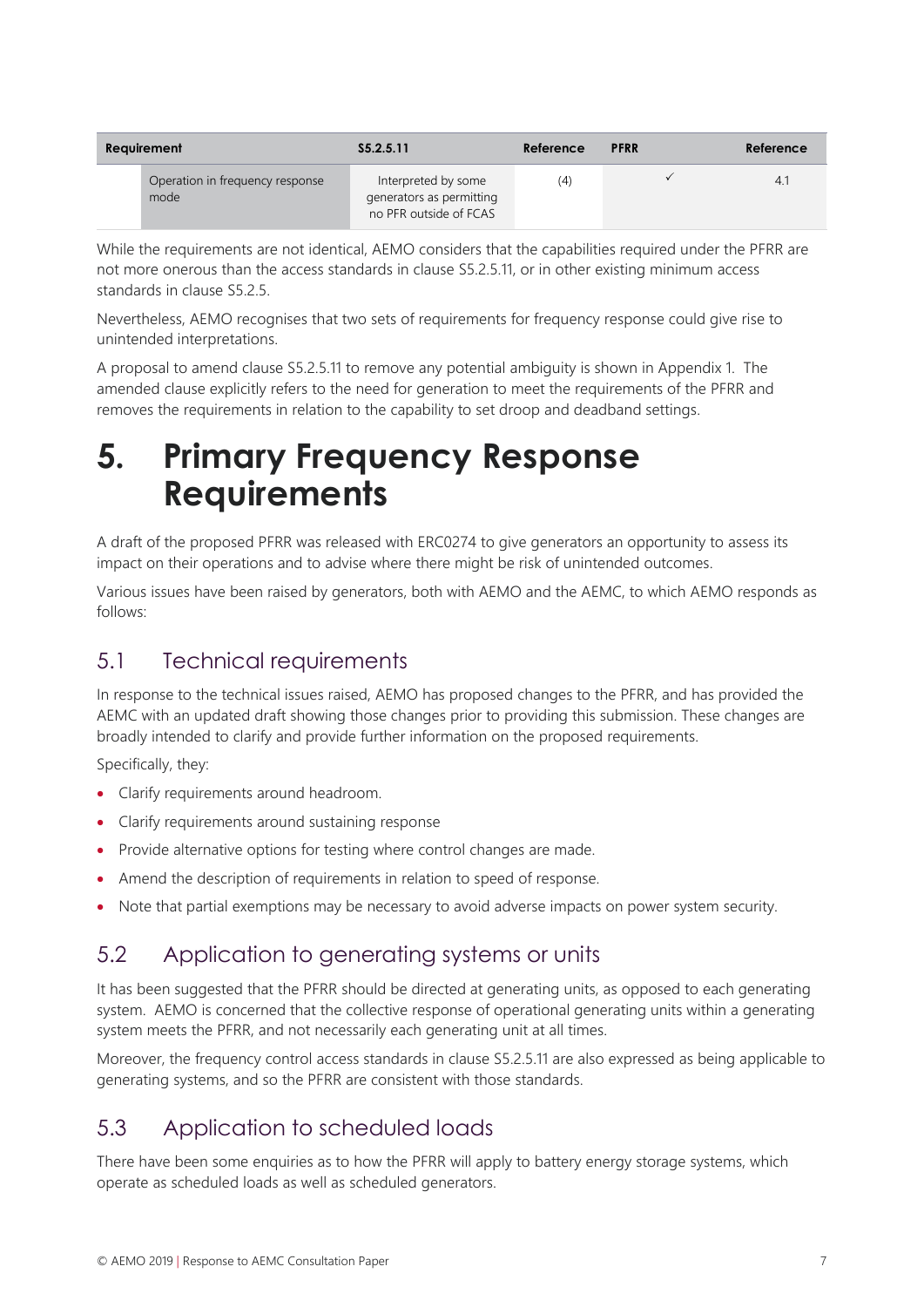The current market arrangements treat batteries as separate market entities (namely, they have separate DUIDs in AEMO's market systems) when discharging (as a Scheduled Generator) and charging (as Market Customer with scheduled load). Hence, the operation of a battery energy storage system as a generating system is covered.

To meet the objectives of these rule change requests, it is desirable that PFR from batteries is consistent over their entire operating range, from full charge to full discharge. The AEMC is currently considering AEMO's rule change request ERC0280 - Integrating Energy Storage Systems into the NEM. If a new category of Registered Participant is created to cover owners/operators of batteries, AEMO will review the PFRR to address their inclusion at that time.

AEMO understands, however, that most existing scheduled loads in the NEM, other than batteries, are not technically capable of meeting the requirements of the PFRR and, for the foreseeable future, does not intend that the PFRR extend to scheduled loads.

### <span id="page-9-0"></span>5.4 Upfront costs associated with PFR

When AEMO conceived the technical requirements, it was considered that the most onerous change that most generators might have to undertake would be a change in control system settings<sup>[7](#page-9-2)</sup>.

AEMO are aware that some generating systems can make control system changes to become compliant with the PFRR at near zero cost, and at very short notice. AEMO are also aware that more significant, time consuming, complex and costly changes may be required for other generating systems.

In light of the full range of technologies in operation, and in the absence of specific information for each generating system, AEMO do not wish to speculate on the unique costs associated with becoming PFRRcompliant for every affected generating system.

### <span id="page-9-1"></span>5.5 Assessment and payment of upfront costs

The underlying principle of AEMO's assessment of claims for recovery of upfront costs is that generators should be able to recover costs they would not otherwise have incurred, were it not for the requirement to comply with the PFRR.

In doing so, AEMO must also determine whether the costs claimed are fair and reasonable. As there is potential for some claims to be high, AEMO has proposed an assessment process and, depending on the quantum of claims, may engage an independent expert to assist in that assessment to advise whether the costs claimed are fair and reasonable.

Beyond these principles, AEMO considers it premature to speculate on materiality thresholds.

Finally, if AEMO considers any upfront costs to be unreasonable, AEMO may grant an exemption or partial exemption from one or more requirements, if that would result in the costs being more reasonable, without adversely impacting power system security.

AEMO is keen to ensure that uncertainty about the level of upfront costs does not pre-emptively limit the objective of achieving the participation of the greatest feasible proportion of capable generation in providing PFR, as discussed earlier in this submission. AEMO suggests that cost concerns may be better addressed though a claims assessment and approval process that provides confidence both that the amount claimed reflects reasonable costs that are not so high as to be uneconomic relative to the PFR contribution. If AEMO's proposed framework is not considered sufficient, alternative options could be explored, including additional criteria or involvement of other bodies, while preserving the objective of achieving PFR that is as widespread as technically and economically feasible without undue delay.

 $\overline{a}$ 

<span id="page-9-2"></span><sup>7</sup> See section 6.1 of the PFRR.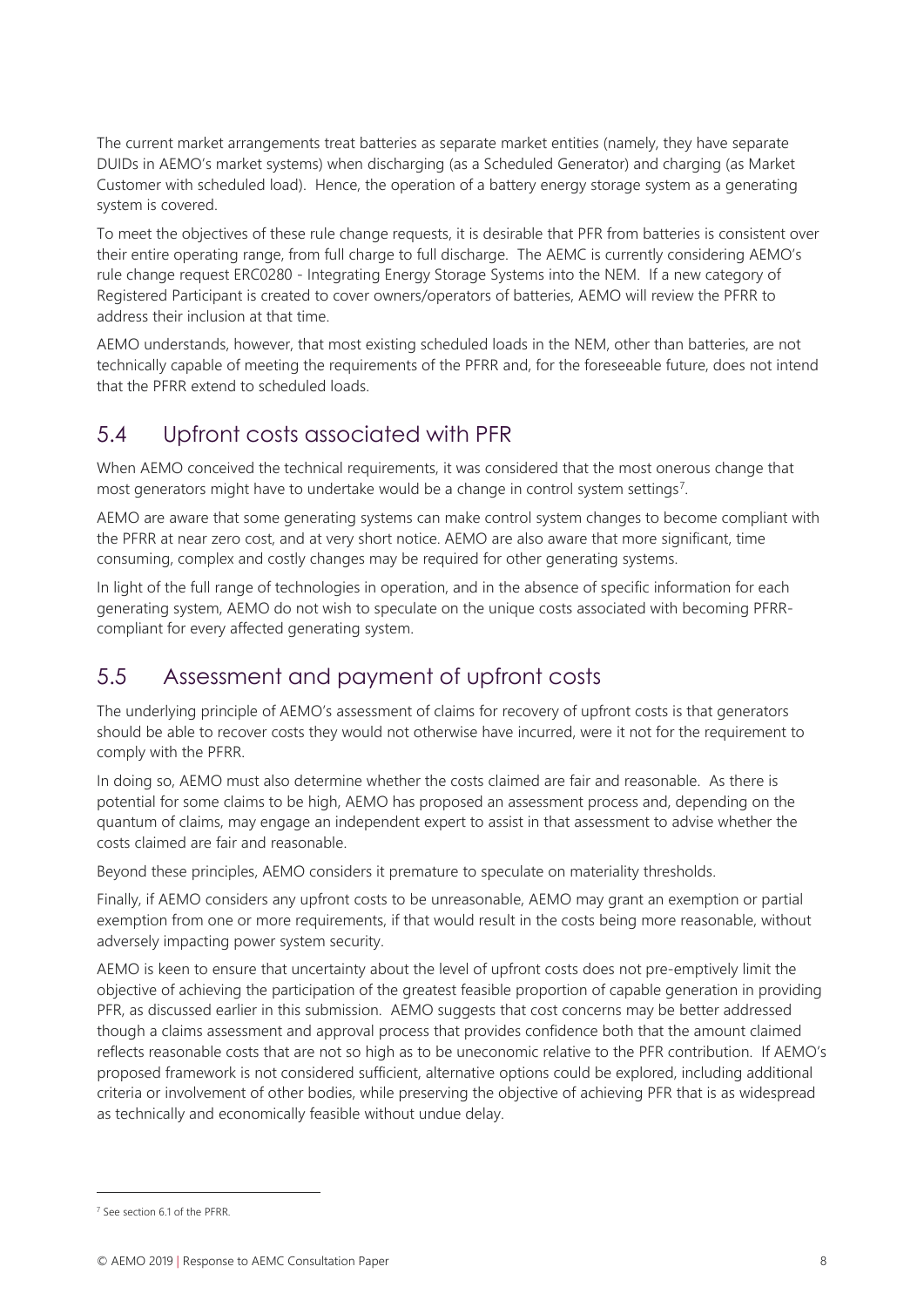## <span id="page-10-0"></span>5.6 Ongoing costs of PFR provision

The ongoing costs are likely to include fuel and opportunity costs. Generators have also indicated concerns over the impact of the proposals on their relative competitive positioning.

As noted in section 13.2.2 of ERC0274, if there is a near-universal provision of PFR, the incremental ongoing costs incurred by each generator will be kept to a minimum, which should reduce the impact on their relative competitive positioning as far as possible.

## <span id="page-10-1"></span>5.7 Exemptions

AEMO notes that section 6.4 of the PFRR details two standing exemptions. Beyond these, applications for exemption will be treated on a case-by-case basis.

AEMO's focus will be on either a physical inability of the plant to comply with the frequency response requirements, or on the impact that any setting changes might have on power system security. Relevant information from the generators will be required in each case.

# <span id="page-10-2"></span>**6. NEM-wide PFR trial**

AEMO understands that an option of voluntary PFR trials, as proposed by AEMO prior to the 25 August 2018 system event, has been suggested by some generators.

AEMO welcomes any voluntary changes by generators to increase their provision of PFR, particularly within the NOFB, at any time. As contemplated in ERC0263, AEMO is keen to encourage and facilitate favourable changes in frequency response settings. Any material change is likely to result in some improvement in stable frequency control and in power system resilience to major disturbances, both of which are key objectives of AEMO's proposed rule changes. AEMO is happy to work with generators to remove any impediments to making control system changes and manage any transitional issues, ahead of a rule change taking effect.

The voluntary provision of PFR might also be helpful in identifying the actual impact on individual generating units/systems of changes to their control systems, however, volunteer generating plant is likely to experience an increase in the operating impact above what would be expected with broader system-wide PFR provision, due to the greater individual burden placed on the limited, volunteered plant.

AEMO emphasises that a voluntary trial of increased provision of PFR from a limited group of generating systems cannot be a durable substitute for the broad requirement proposed in the rule change requests. Among other reasons, it would be dependent on voluntary participation which, in theory, could be withdrawn at any time. Such an arrangement would only serve as a stop-gap mechanism at best, and would not fully or reliably achieve the objectives of the rule change requests.

# <span id="page-10-3"></span>**7. Alternative solutions**

In section 4.4 of the Consultation Paper, the AEMC presents seven policy options previously identified through the Frequency Control Frameworks Review, which are summarised in Table 4.1. All options other than option C (mandatory provision of PFR) rely solely on incentive-based mechanisms to ensure adequate control of power system frequency. In most cases, this section notes AEMO's previously provided views.

AEMO would support any incentive-based or market mechanism for the provision of PFR if it acted to support the achievement of the full range of objectives AEMO seeks, as outlined in Section [1,](#page-4-0) however, AEMO does not believe that the purely incentive-based or market mechanisms presented in the Consultation Paper would be able to do so.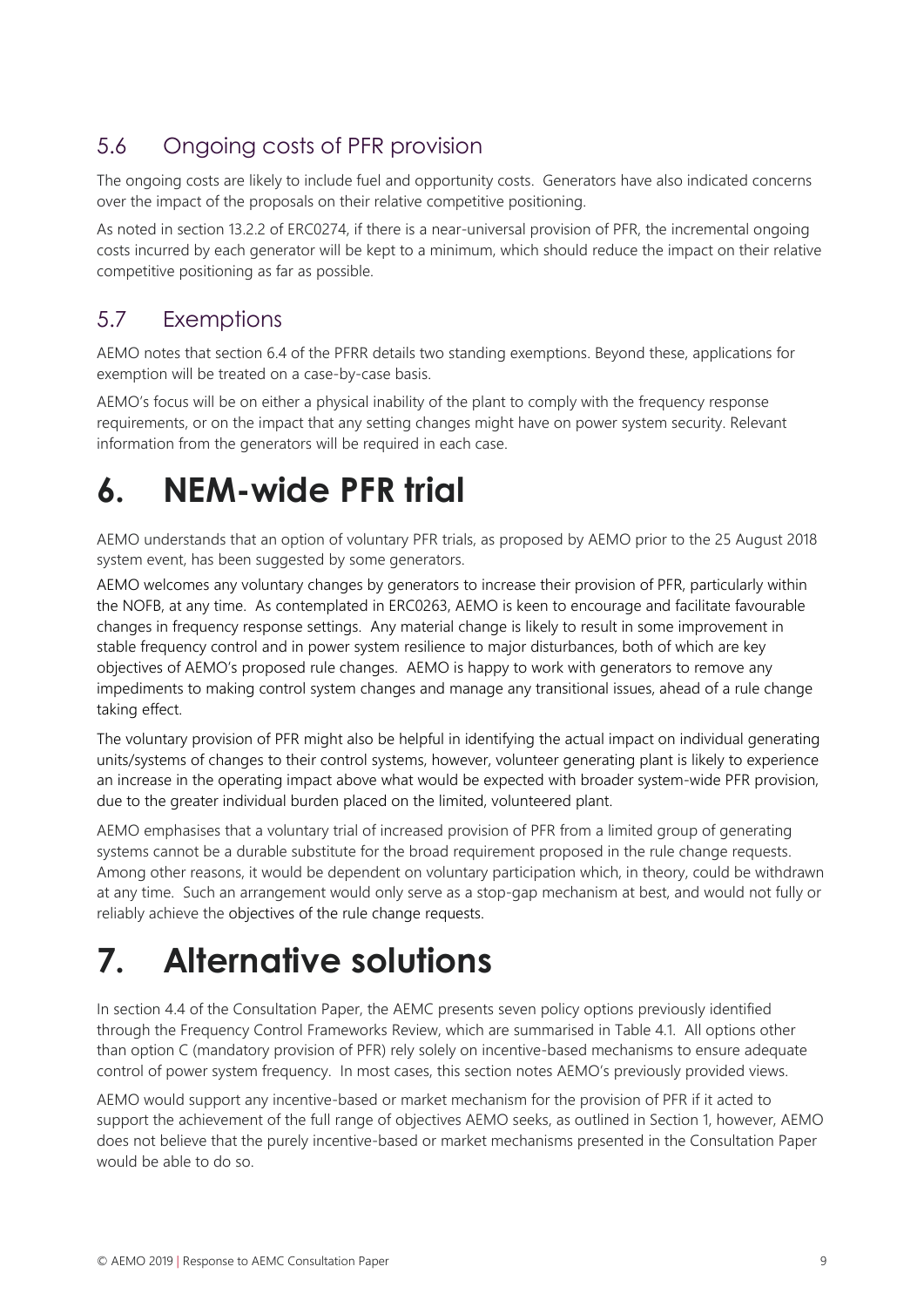AEMO notes that beyond the minimum mandatory technical requirements proposed in ERC0274, existing long-standing commercial arrangements for the management of frequency control reserves will continue via the existing Contingency and Regulation FCAS markets. Generators will continue to be able to offer reserves into these markets, and AEMO is working to remove disincentives to doing so, particularly via a review of the Market Ancillary Service Specification (MASS).

As noted in AEMO's rule change requests, while existing market and incentive arrangements could be adjusted over time to meet the needs of a changing power system, these are fundamentally unsuited, by themselves, to deliver all the objectives AEMO is trying to achieve.

There is little experience beyond the NEM with incentives as the sole mechanism for managing the provision of PFR by relying on a small fraction of potentially capable generation. AEMO suggests the experience of the NEM to date makes the disadvantages of this reliance increasingly clear.

AEMO supports the development of new mechanisms to incentivise better performance than what is required by the PFRR only if they operate in parallel to a near-universal PFR obligation. AEMO does not believe an incentive mechanism alone could achieve all objectives of its rule change requests without ensuring a broad level of participation.

# <span id="page-11-0"></span>**8. Dr Sokolowski's proposal**

AEMO was pleased to see that the rule change request from Dr Sokolowski seeks to achieve similar outcomes as ERC0274 and recognises that there is more than one way the NER could be amended to achieve the outcomes AEMO seeks.

AEMO wishes to address two questions that relate to Dr Sokolowski's request.

#### <span id="page-11-1"></span>8.1 Enhancement of AEMO's power system security responsibilities

AEMO does not consider the proposed change to clause 4.3.1 of the NER to be necessary.

As with the other functions listed in section 49 of the *National Electricity Law*, they are high-level, and the detail around each function is in the NER. One of the issues raised in ERC0274 was the need to address the tools that facilitate AEMO's achievement of the function expressed in section 49(1)(e), namely, to maintain and improve power system security. Replicating that function in clause 4.3.1 of the NER will not achieve the desired outcome.

#### <span id="page-11-2"></span>8.2 Relationship with inertia

An inertia framework has recently been created, with mechanisms for inertia management. AEMO does not consider that any changes to the inertia framework are necessary for determining these PFR rule change proposals.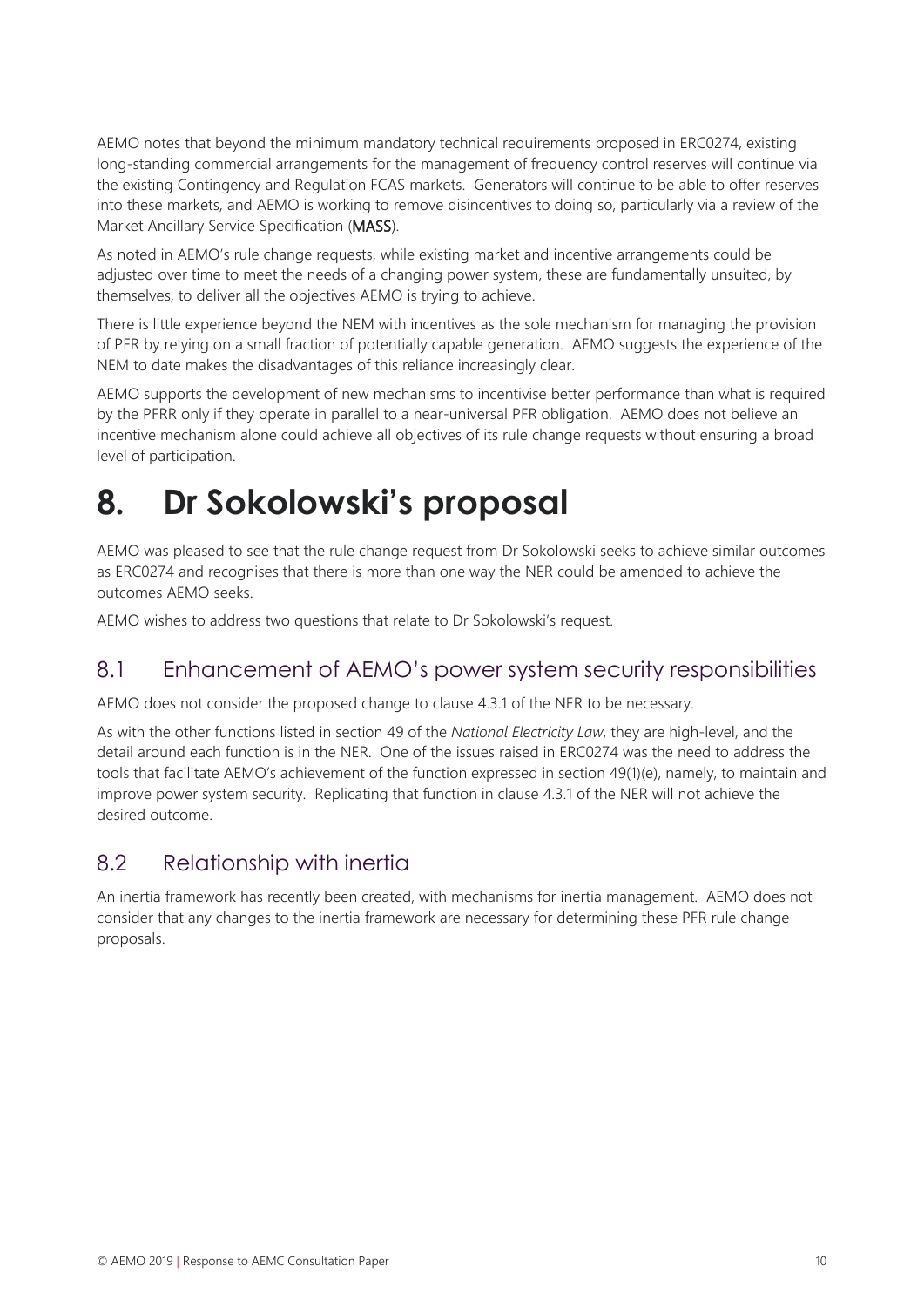# <span id="page-12-0"></span>**Glossary**

This document uses many terms that have meanings defined in the National Electricity Rules (NER). The NER meanings are adopted unless otherwise specified.

| Term                      | <b>Definition</b>                                                                                                             |
|---------------------------|-------------------------------------------------------------------------------------------------------------------------------|
| <b>AEMC</b>               | Australian Energy Market Commission                                                                                           |
| <b>Consultation Paper</b> | AEMC, Primary frequency response rule changes, Consultation paper, 19 September 2019                                          |
| <b>DUID</b>               | Dispatchable unit identifier                                                                                                  |
| <b>ERC0263</b>            | Rule change request ERC0263 - Removal of Disincentives to Primary Frequency Response                                          |
| <b>ERC0274</b>            | Rule change request ERC0274 - Mandatory Primary Frequency Response                                                            |
| <b>FCAS</b>               | Frequency control ancillary services. A form of market ancillary services.                                                    |
| Generator                 | The owner/operator of a generating system.                                                                                    |
| <b>GPS</b>                | Generator performance standards                                                                                               |
| <b>MASS</b>               | Market Ancillary Service Specification                                                                                        |
| <b>NEM</b>                | National Electricity Market                                                                                                   |
| <b>NER</b>                | National Electricity Rules                                                                                                    |
| <b>NOFB</b>               | The 'normal operating frequency band' specified in the Frequency Operating Standard, published by the<br>Reliability Panel.   |
| <b>NSP</b>                | Network Service Provider                                                                                                      |
| <b>PFR</b>                | Primary frequency response.                                                                                                   |
| PFRR                      | Primary Frequency Response Requirements, the document AEMO proposes to publish with proposed new<br>clause 4.4.2A of the NER. |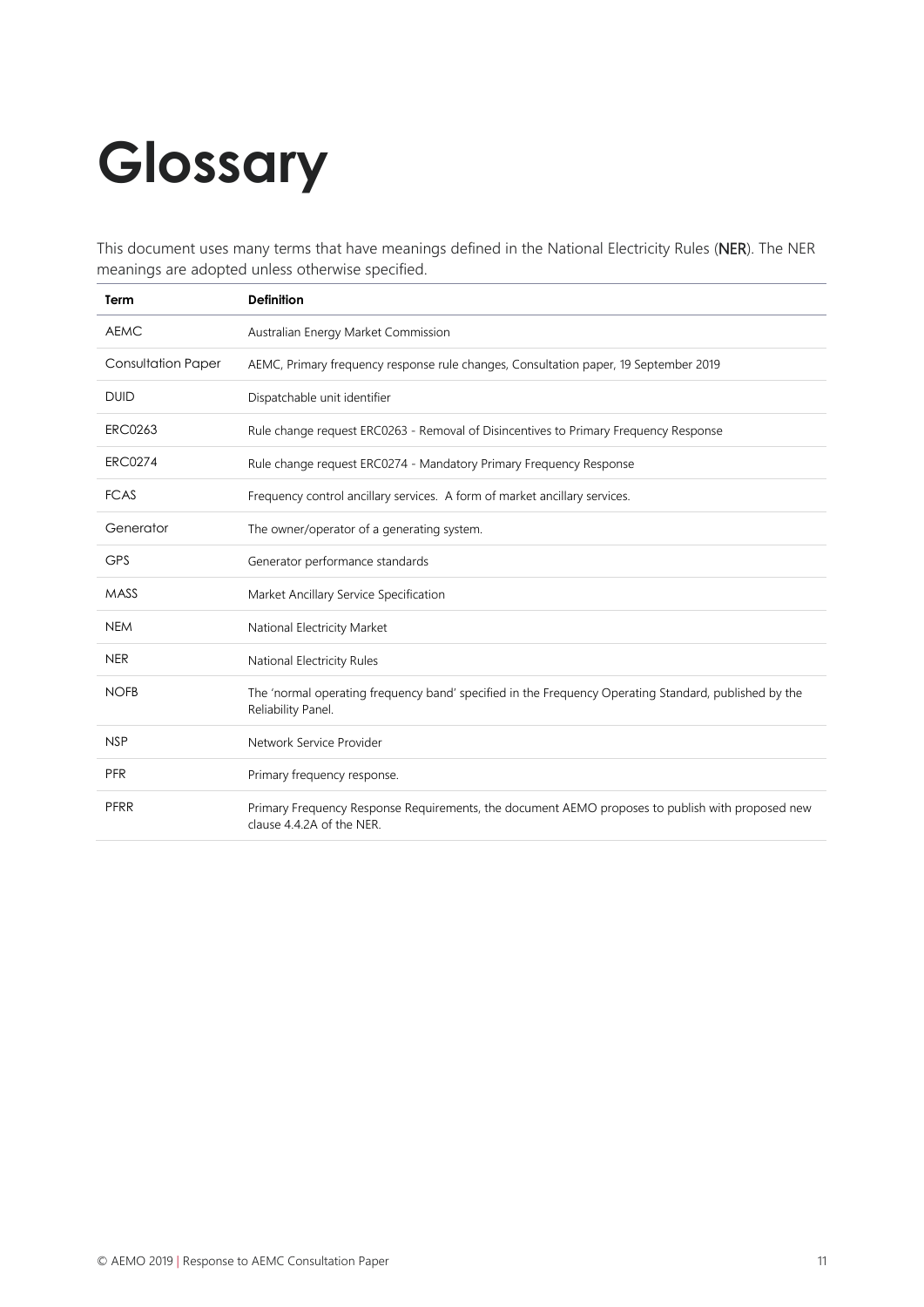# Appendix 1 – Proposed amendments to clause S5.2.5.11

#### **S5.2.5.11 Frequency control**

(a) For the purpose of this clause S5.2.5.11:

**droop** means, in relation to *frequency response mode*, the percentage change in *power system frequency* as measured at the *connection point*, divided by the percentage change in *power transfer* of the *generating system* expressed as a percentage of the maximum operating level of the *generating system*. Droop must be measured at *frequencies* that are outside the deadband and within the limits of *power transfer*.

#### **maximum operating level** means in relation to:

- (1) a *non-scheduled generating unit*, the maximum *sent out generation* consistent with its *nameplate rating*;
- (2) a *scheduled generating unit* or *semi-scheduled generating unit*, the maximum *generation* to which it may be *dispatched* and as provided to *AEMO* in the most recent *bid and offer validation data*;
- (3) a *non-scheduled generating system*, the combined maximum *sent out generation* consistent with the *nameplate ratings* of its in-service *generating units*; and
- (4) a *scheduled generating system* or *semi-scheduled generating system*, the combined maximum *generation* to which its in-service *generating units* may be *dispatched* and as provided to *AEMO* in the most recent *bid and offer validation data*.

#### **minimum operating level** means in relation to:

- (1) a *non-scheduled generating unit*, its minimum *sent out generation* for continuous stable operation;
- (2) a *scheduled generating unit* or *semi-scheduled generating unit*, its minimum *sent out generation* for continuous stable operation;
- (3) a *non-scheduled generating system*, the combined *minimum operating level* of its in-service *generating units*; and
- (4) a *scheduled generating system* or *semi-scheduled generating system*, the combined minimum*sent out generation* of its in-service *generating units*.

#### **Automatic access standard**

- (b) The *automatic access standard* is:
	- (1) a *generating system's power transfer* to the *power system* must not:
		- (i) increase in response to a rise in the *frequency* of the *power system* as measured at the *connection point*; or
		- (ii) decrease in response to a fall in the *frequency* of the *power system*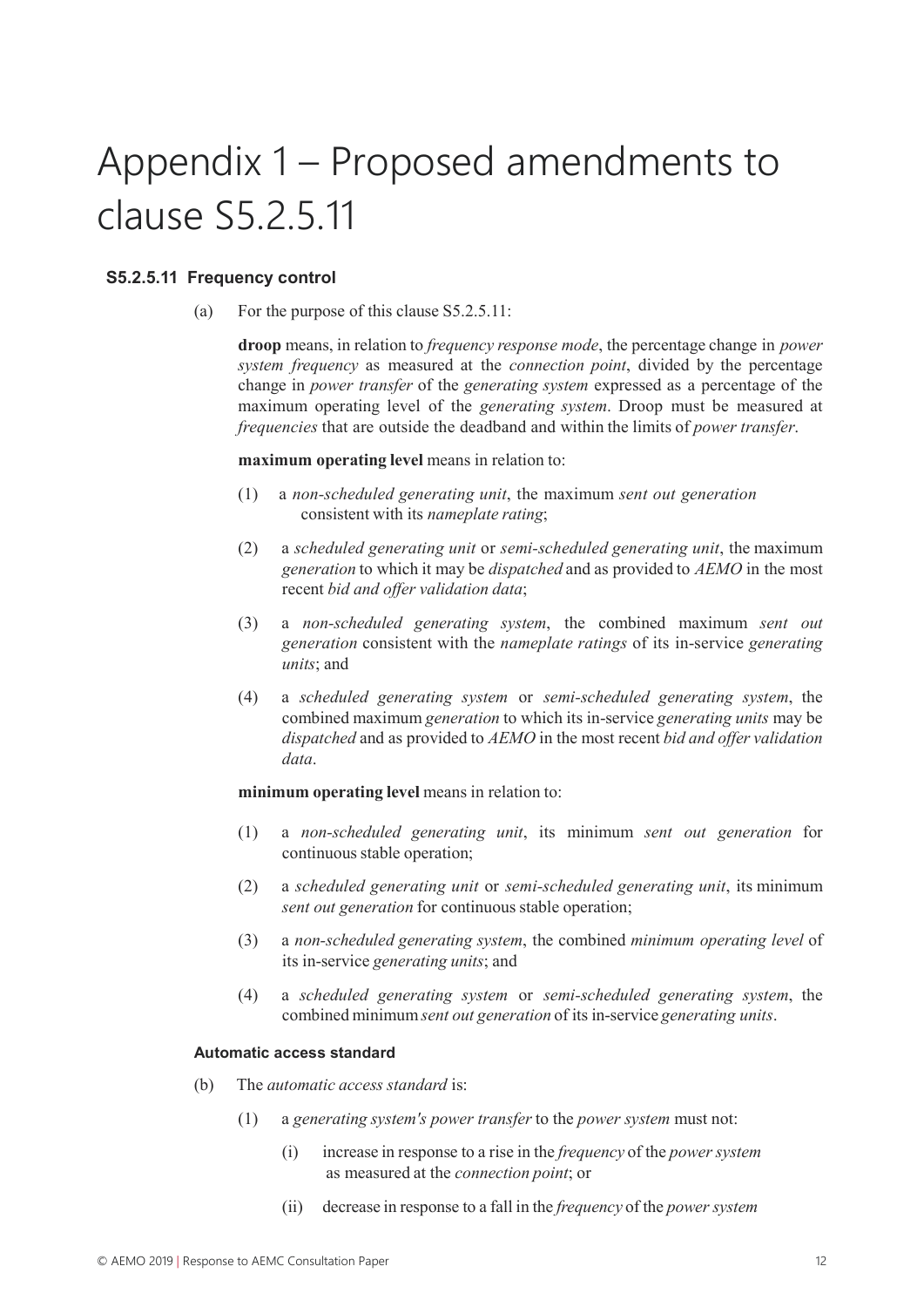as measured at the *connection point*; and

- (2) subject to the *primary frequency response requirements,* a *generating system* must be capable of operating in *frequency response mode* such that it automatically provides a proportional:
	- (i) decrease in *power transfer* to the *power system* in response to a rise in the *frequency* of the *power system* as measured at the *connection point*; and
	- (ii) increase in *power transfer* to the *power system* in response to a fall in the *frequency* of the *power system* as measured at the *connection point*,

sufficiently rapidly and sustained for a sufficient period for the *Generator* to be in a position to offer measurable amounts of all *market ancillary services* for the provision of *power system frequency* control.

#### **Minimum access standard**

- (c) The *minimum access standard* is:
	- (1) for a *generating system* under relatively stable input energy, *power transfer* to the *power system* must not:
		- (i) increase in response to a rise in the *frequency* of the *power system* as measured at the *connection point*; and
		- (ii) decrease more than 2% per Hz in response to a fall in the *frequency*  of the *power system* as measured at the *connection point*; and
	- (2) subject to the *primary frequency response requirements*, a *generating system* must be capable of operating in *frequency response mode* such that, subject to energy source availability, it automatically provides:
		- (i) a decrease in *power transfer* to the *power system* in response to a rise in the *frequency* of the *power system* as measured at the *connection point*; or
		- (ii) an increase in *power transfer* to the *power system* in response to a fall in the *frequency* of the *power system* as measured at the *connection point*,

where the change in *active power* is either proportional or otherwise as agreed with *AEMO* and the *Network Service Provider*.

#### **[Deleted]**

- (d) [**Deleted**]
- (e) [**Deleted**]
- (f) [**Deleted**]

#### **General requirements**

- (g) Each *control system* used to satisfy this clause S5.2.5.11 must be *adequately damped*.
- (h) The amount of a relevant *market ancillary service* for which the *plant* may be registered must not exceed the amount that would be consistent with the *performance standard* registered in respect of this requirement.